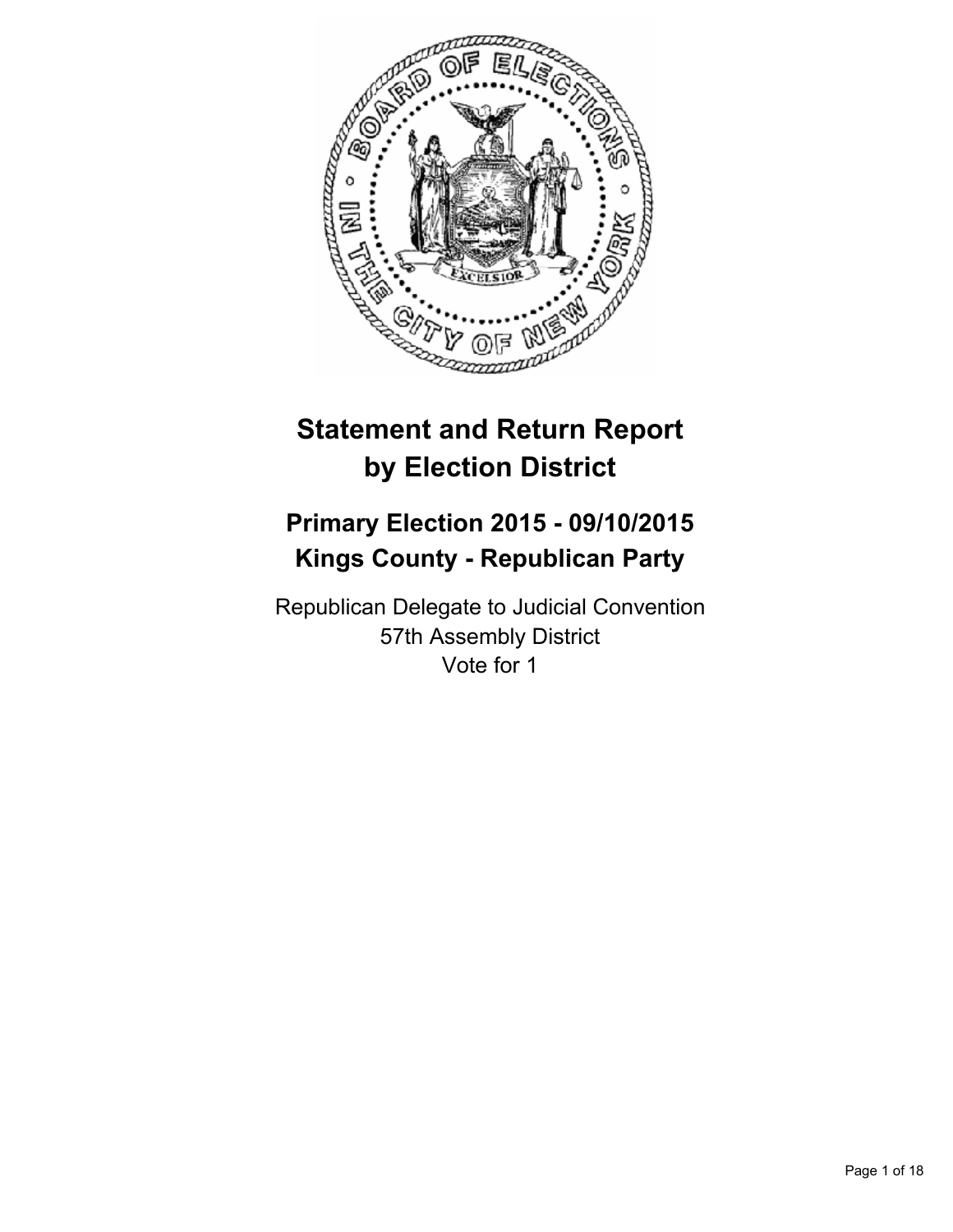

| PUBLIC COUNTER                                           |   |
|----------------------------------------------------------|---|
| ABSENTEE/MILITARY                                        | 0 |
| AFFIDAVIT                                                | 0 |
| <b>Total Ballots</b>                                     |   |
| Less - Inapplicable Federal/Special Presidential Ballots | 0 |
| <b>Total Applicable Ballots</b>                          |   |
| <b>MARILYN MILLER</b>                                    | 0 |
| FELIPE PEDRAZA                                           |   |
| Total Votes                                              |   |

#### **002/57**

| PUBLIC COUNTER                                           |   |
|----------------------------------------------------------|---|
| ABSENTEE/MILITARY                                        | 0 |
| AFFIDAVIT                                                | 0 |
| <b>Total Ballots</b>                                     |   |
| Less - Inapplicable Federal/Special Presidential Ballots | 0 |
| <b>Total Applicable Ballots</b>                          |   |
| <b>MARILYN MILLER</b>                                    | 0 |
| <b>FELIPE PEDRAZA</b>                                    |   |
| Total Votes                                              |   |
|                                                          |   |

### **003/57 COMBINED into: 001/57**

#### **004/57 COMBINED into: 002/57**

#### **005/57 COMBINED into: 094/57**

#### **006/57**

| <b>PUBLIC COUNTER</b>                                    | 6 |
|----------------------------------------------------------|---|
| ABSENTEE/MILITARY                                        | 0 |
| <b>AFFIDAVIT</b>                                         | 0 |
| <b>Total Ballots</b>                                     | 6 |
| Less - Inapplicable Federal/Special Presidential Ballots | 0 |
| <b>Total Applicable Ballots</b>                          | 6 |
| <b>MARILYN MILLER</b>                                    | 3 |
| <b>FELIPE PEDRAZA</b>                                    |   |
| MARY HALL (WRITE-IN)                                     |   |
| <b>Total Votes</b>                                       | 5 |
| Unrecorded                                               |   |
| 007/57 COMBINED into: 006/57                             |   |

#### **008/57 COMBINED into: 006/57**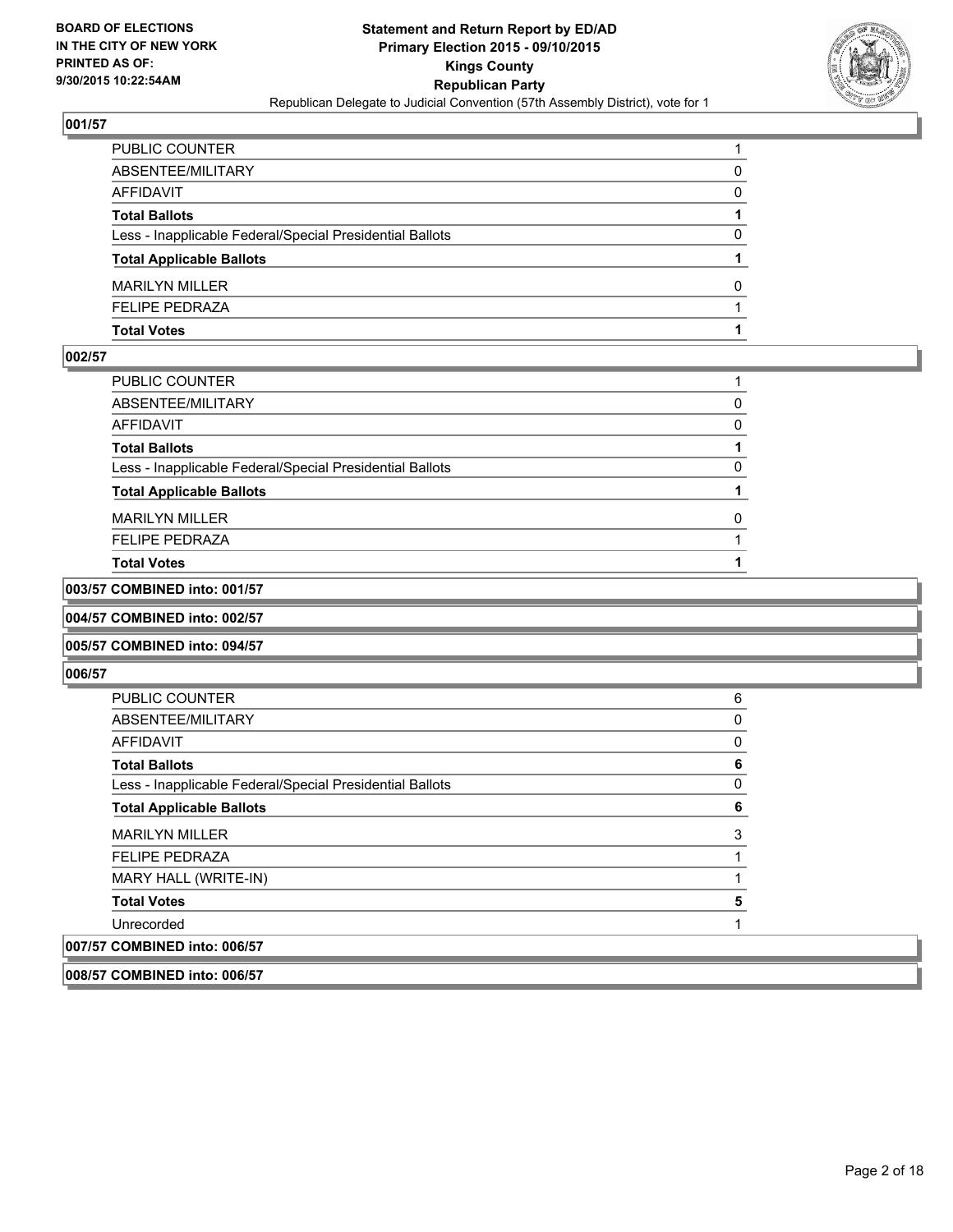

| <b>PUBLIC COUNTER</b>                                    |   |
|----------------------------------------------------------|---|
| ABSENTEE/MILITARY                                        | 0 |
| <b>AFFIDAVIT</b>                                         | 0 |
| <b>Total Ballots</b>                                     |   |
| Less - Inapplicable Federal/Special Presidential Ballots | 0 |
| <b>Total Applicable Ballots</b>                          |   |
| <b>MARILYN MILLER</b>                                    | O |
| <b>FELIPE PEDRAZA</b>                                    |   |
| <b>Total Votes</b>                                       |   |

#### **010/57 COMBINED into: 009/57**

#### **011/57 COMBINED into: 009/57**

#### **012/57**

| PUBLIC COUNTER                                           | 4        |
|----------------------------------------------------------|----------|
| ABSENTEE/MILITARY                                        | 0        |
| AFFIDAVIT                                                | 0        |
| <b>Total Ballots</b>                                     | 4        |
| Less - Inapplicable Federal/Special Presidential Ballots | 0        |
| <b>Total Applicable Ballots</b>                          | 4        |
| <b>MARILYN MILLER</b>                                    | $\Omega$ |
| <b>FELIPE PEDRAZA</b>                                    | 3        |
| <b>Total Votes</b>                                       | 3        |
| Unrecorded                                               |          |
| <br>                                                     |          |

**013/57 COMBINED into: 012/57**

#### **014/57 COMBINED into: 025/57**

**015/57 COMBINED into: 024/57**

#### **016/57**

| <b>FELIPE PEDRAZA</b>                                    | 4        |
|----------------------------------------------------------|----------|
| <b>MARILYN MILLER</b>                                    |          |
| <b>Total Applicable Ballots</b>                          | 5        |
| Less - Inapplicable Federal/Special Presidential Ballots | $\Omega$ |
| <b>Total Ballots</b>                                     | 5        |
| AFFIDAVIT                                                | 0        |
| ABSENTEE/MILITARY                                        | 0        |
| <b>PUBLIC COUNTER</b>                                    | 5        |

**018/57 COMBINED into: 032/57**

**019/57 COMBINED into: 022/57**

**020/57 COMBINED into: 097/57**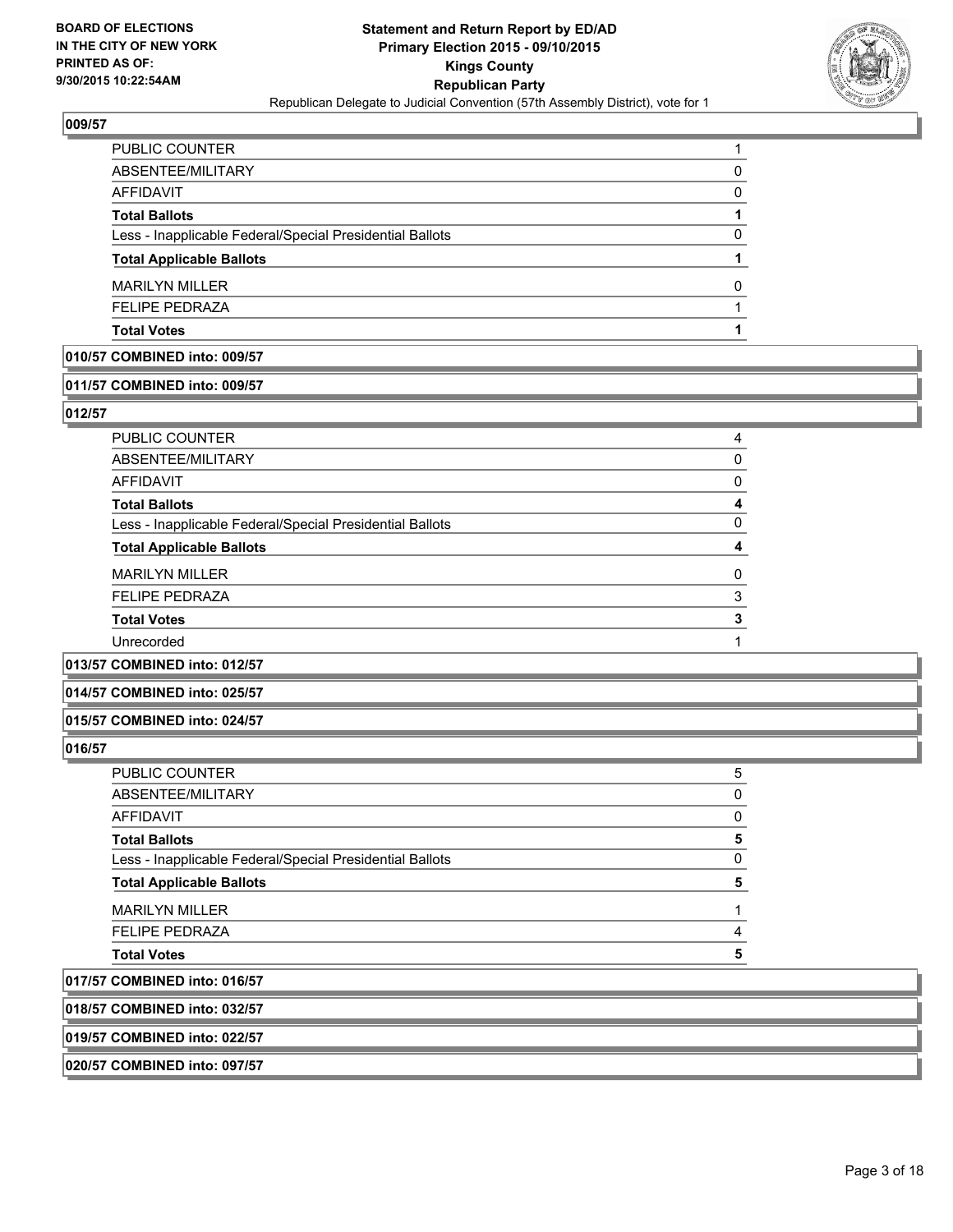

| PUBLIC COUNTER                                           | 0            |
|----------------------------------------------------------|--------------|
| ABSENTEE/MILITARY                                        | 0            |
| AFFIDAVIT                                                | 0            |
| Total Ballots                                            | 0            |
| Less - Inapplicable Federal/Special Presidential Ballots | $\mathbf{0}$ |
| <b>Total Applicable Ballots</b>                          | $\mathbf{0}$ |
| <b>MARILYN MILLER</b>                                    | 0            |
| <b>FELIPE PEDRAZA</b>                                    | $\Omega$     |
| Total Votes                                              | 0            |

#### **022/57**

| PUBLIC COUNTER                                           |   |
|----------------------------------------------------------|---|
| ABSENTEE/MILITARY                                        | 0 |
| <b>AFFIDAVIT</b>                                         | 0 |
| <b>Total Ballots</b>                                     |   |
| Less - Inapplicable Federal/Special Presidential Ballots | 0 |
| <b>Total Applicable Ballots</b>                          |   |
| <b>MARILYN MILLER</b>                                    | 0 |
| <b>FELIPE PEDRAZA</b>                                    |   |
| <b>Total Votes</b>                                       |   |

#### **023/57 COMBINED into: 033/57**

#### **024/57**

| <b>PUBLIC COUNTER</b>                                    |   |
|----------------------------------------------------------|---|
| ABSENTEE/MILITARY                                        |   |
| <b>AFFIDAVIT</b>                                         |   |
| <b>Total Ballots</b>                                     | O |
| Less - Inapplicable Federal/Special Presidential Ballots |   |
| <b>Total Applicable Ballots</b>                          |   |
| <b>MARILYN MILLER</b>                                    |   |
| <b>FELIPE PEDRAZA</b>                                    |   |
| <b>Total Votes</b>                                       |   |

**025/57** 

| --- <i>-</i> -- - - - - <i>-</i>                         |   |
|----------------------------------------------------------|---|
| 026/57 COMBINED into: 043/57                             |   |
| <b>Total Votes</b>                                       |   |
| <b>FELIPE PEDRAZA</b>                                    |   |
| <b>MARILYN MILLER</b>                                    |   |
| <b>Total Applicable Ballots</b>                          |   |
| Less - Inapplicable Federal/Special Presidential Ballots |   |
| <b>Total Ballots</b>                                     | o |
| AFFIDAVIT                                                |   |
| ABSENTEE/MILITARY                                        | 0 |
| PUBLIC COUNTER                                           |   |

## **027/57 COMBINED into: 044/57**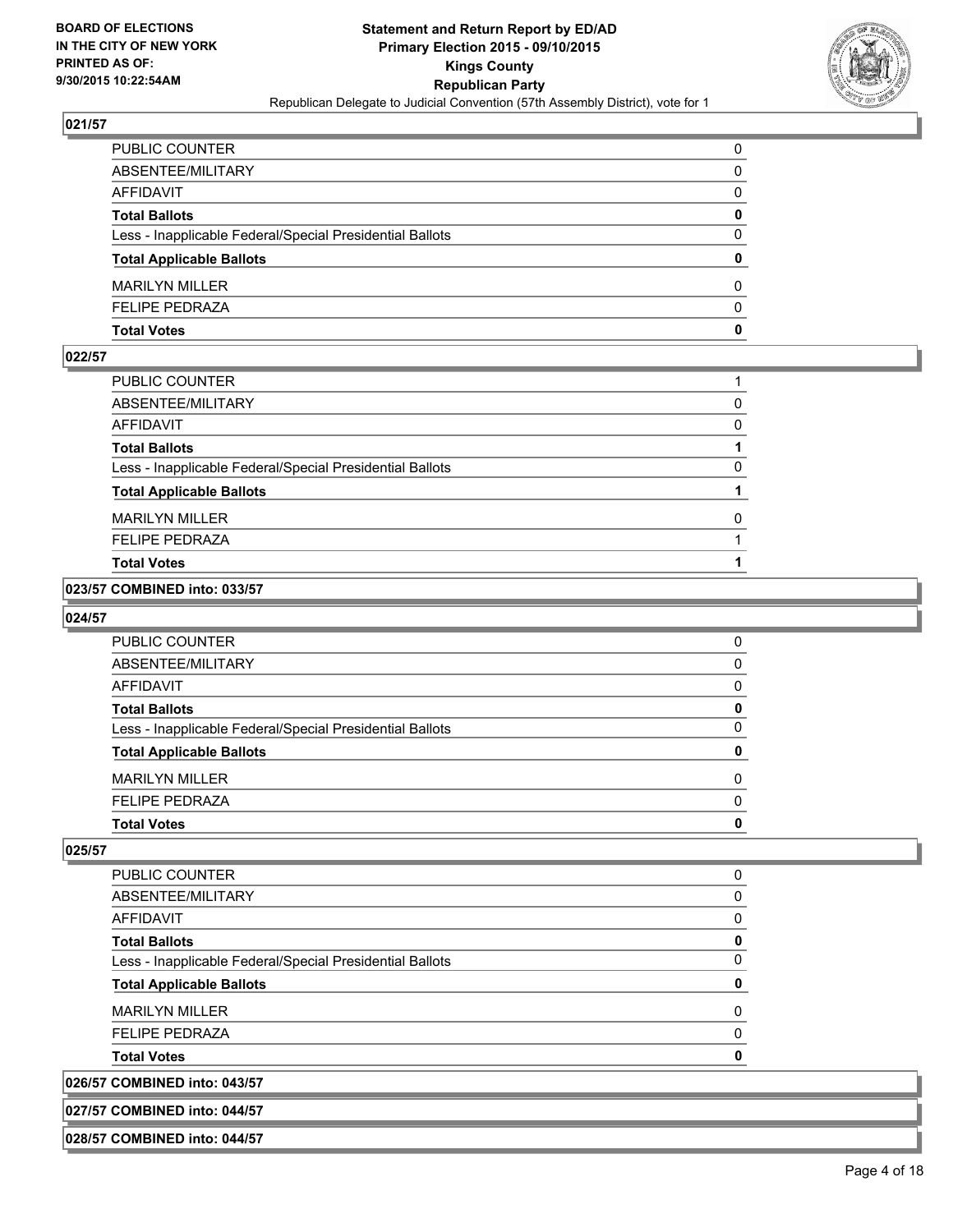

#### **029/57 COMBINED into: 095/57**

#### **030/57 COMBINED into: 032/57**

#### **031/57 COMBINED into: 033/57**

#### **032/57**

| PUBLIC COUNTER                                           | 2 |
|----------------------------------------------------------|---|
| ABSENTEE/MILITARY                                        | 0 |
| AFFIDAVIT                                                | 0 |
| <b>Total Ballots</b>                                     | 2 |
| Less - Inapplicable Federal/Special Presidential Ballots | 0 |
| <b>Total Applicable Ballots</b>                          | 2 |
| <b>MARILYN MILLER</b>                                    | 0 |
| <b>FELIPE PEDRAZA</b>                                    | 2 |
| <b>Total Votes</b>                                       | 2 |
|                                                          |   |

#### **033/57**

| <b>Total Votes</b>                                       | 0        |
|----------------------------------------------------------|----------|
| <b>FELIPE PEDRAZA</b>                                    | $\Omega$ |
| <b>MARILYN MILLER</b>                                    | 0        |
| <b>Total Applicable Ballots</b>                          | 0        |
| Less - Inapplicable Federal/Special Presidential Ballots | $\Omega$ |
| <b>Total Ballots</b>                                     | 0        |
| AFFIDAVIT                                                | $\Omega$ |
| ABSENTEE/MILITARY                                        | 0        |
| PUBLIC COUNTER                                           | 0        |

#### **034/57 COMBINED into: 035/57**

#### **035/57**

| 036/57 COMBINED into: 021/57                             |   |
|----------------------------------------------------------|---|
| <b>Total Votes</b>                                       | 0 |
| <b>FELIPE PEDRAZA</b>                                    | 0 |
| <b>MARILYN MILLER</b>                                    | 0 |
| <b>Total Applicable Ballots</b>                          | 0 |
| Less - Inapplicable Federal/Special Presidential Ballots | 0 |
| <b>Total Ballots</b>                                     | 0 |
| AFFIDAVIT                                                | 0 |
| ABSENTEE/MILITARY                                        | 0 |
| <b>PUBLIC COUNTER</b>                                    | 0 |

**037/57 COMBINED into: 021/57**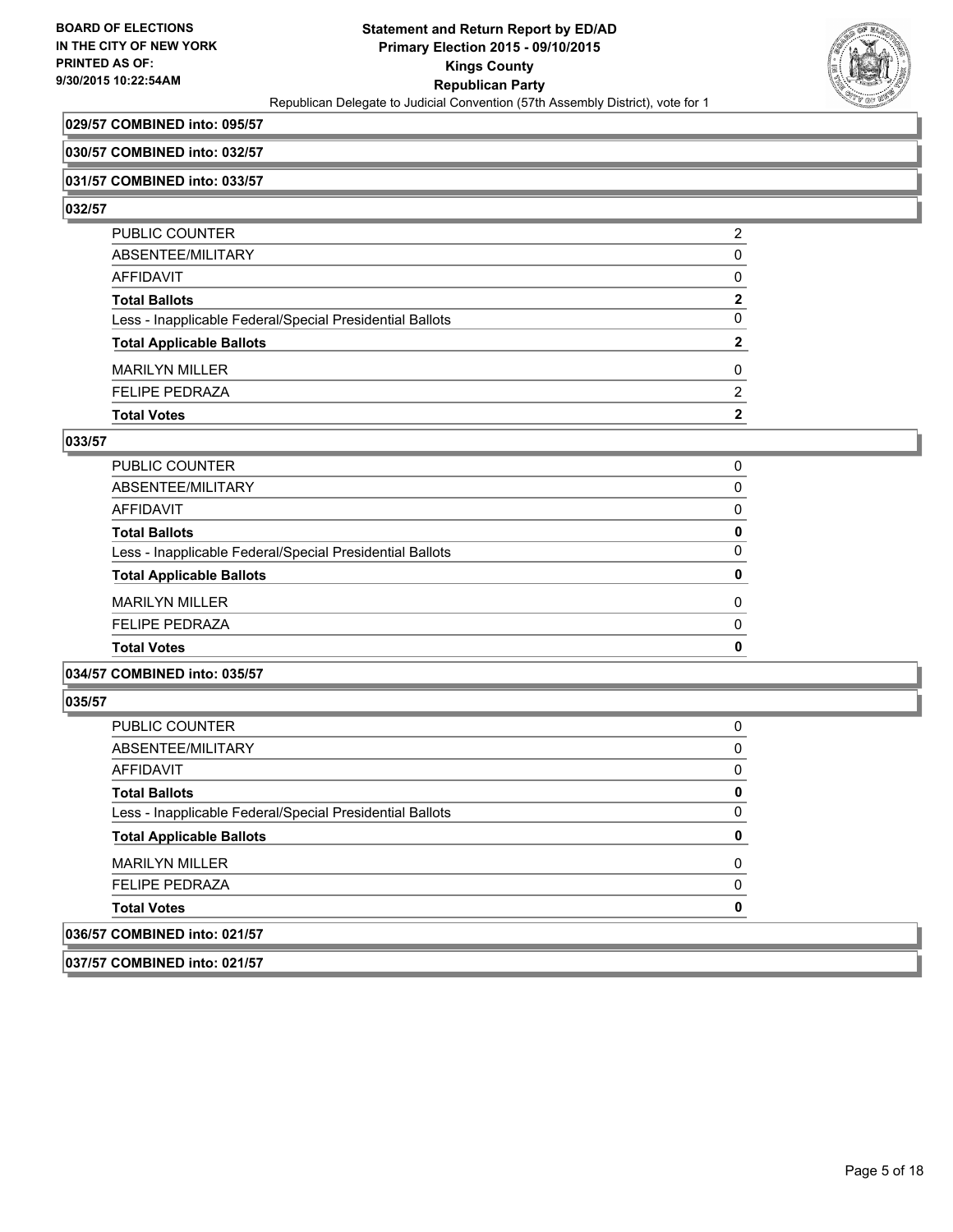

| <b>FELIPE PEDRAZA</b>                                    | $\Omega$ |
|----------------------------------------------------------|----------|
| <b>MARILYN MILLER</b>                                    | $\Omega$ |
| <b>Total Applicable Ballots</b>                          | 0        |
| Less - Inapplicable Federal/Special Presidential Ballots | $\Omega$ |
| <b>Total Ballots</b>                                     | 0        |
| <b>AFFIDAVIT</b>                                         | 0        |
| ABSENTEE/MILITARY                                        | 0        |
| PUBLIC COUNTER                                           | 0        |

#### **039/57 COMBINED into: 035/57**

#### **040/57 COMBINED into: 041/57**

#### **041/57**

| <b>Total Votes</b>                                       | ŋ        |
|----------------------------------------------------------|----------|
| <b>FELIPE PEDRAZA</b>                                    | $\Omega$ |
| <b>MARILYN MILLER</b>                                    | 0        |
| <b>Total Applicable Ballots</b>                          | 0        |
| Less - Inapplicable Federal/Special Presidential Ballots | 0        |
| <b>Total Ballots</b>                                     | 0        |
| <b>AFFIDAVIT</b>                                         | 0        |
| ABSENTEE/MILITARY                                        | 0        |
| PUBLIC COUNTER                                           | 0        |

#### **042/57 COMBINED into: 095/57**

#### **043/57**

| PUBLIC COUNTER                                           | 3 |
|----------------------------------------------------------|---|
| ABSENTEE/MILITARY                                        | 0 |
| <b>AFFIDAVIT</b>                                         | 0 |
| <b>Total Ballots</b>                                     | 3 |
| Less - Inapplicable Federal/Special Presidential Ballots | 0 |
| <b>Total Applicable Ballots</b>                          | 3 |
| <b>MARILYN MILLER</b>                                    | 0 |
| <b>FELIPE PEDRAZA</b>                                    | 2 |
| LAS C. VOYTICIY (WRITE-IN)                               |   |
| <b>Total Votes</b>                                       | 3 |

| PUBLIC COUNTER                                           | 3        |
|----------------------------------------------------------|----------|
| ABSENTEE/MILITARY                                        | 0        |
| AFFIDAVIT                                                | 0        |
| <b>Total Ballots</b>                                     | 3        |
| Less - Inapplicable Federal/Special Presidential Ballots | $\Omega$ |
| <b>Total Applicable Ballots</b>                          | 3        |
| <b>MARILYN MILLER</b>                                    | 2        |
| <b>FELIPE PEDRAZA</b>                                    |          |
| <b>Total Votes</b>                                       | з        |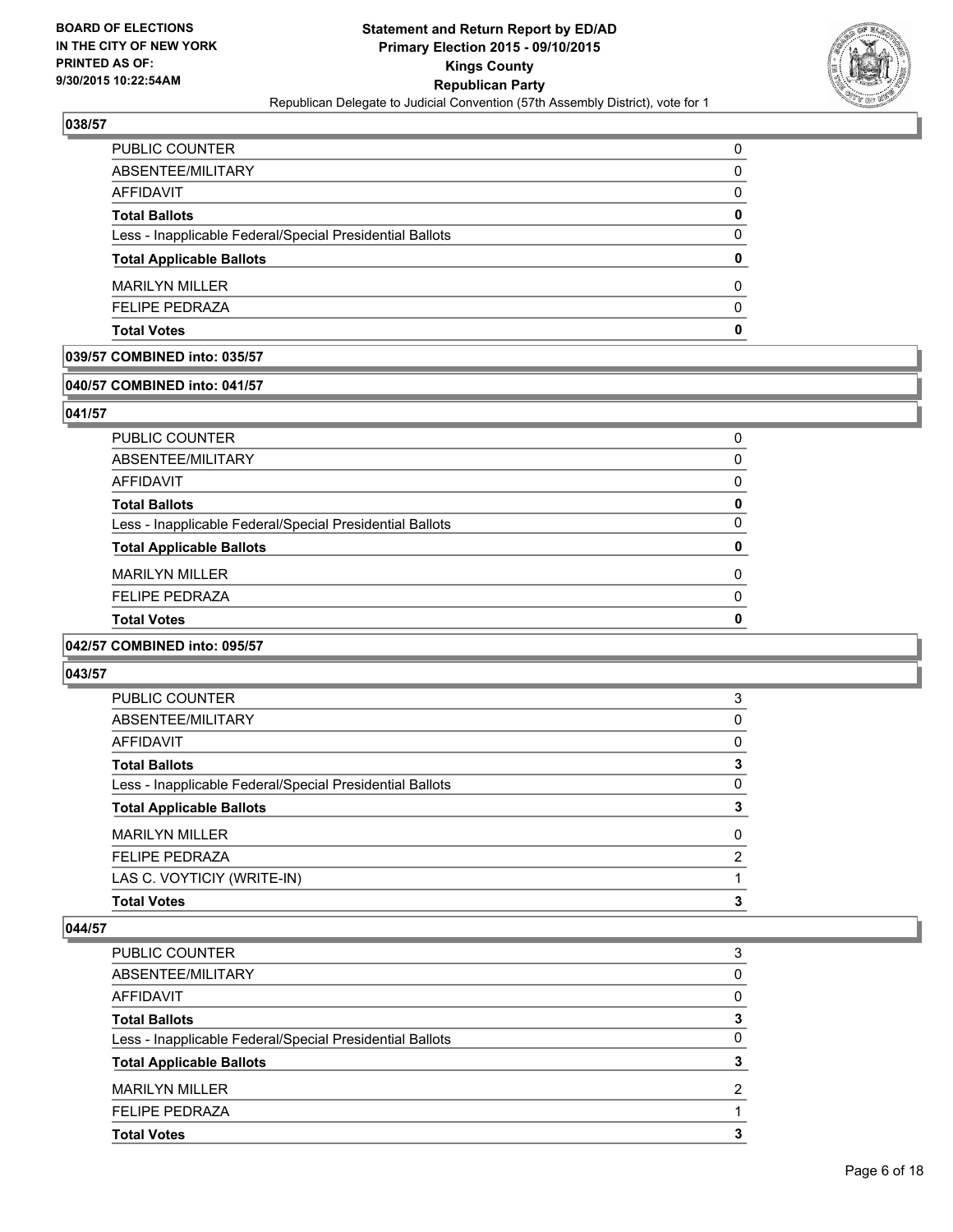

#### **045/57 COMBINED into: 046/57**

#### **046/57**

| <b>Total Votes</b>                                       | 0        |
|----------------------------------------------------------|----------|
| <b>FELIPE PEDRAZA</b>                                    | $\Omega$ |
| <b>MARILYN MILLER</b>                                    | 0        |
| <b>Total Applicable Ballots</b>                          | 0        |
| Less - Inapplicable Federal/Special Presidential Ballots | $\Omega$ |
| <b>Total Ballots</b>                                     | 0        |
| <b>AFFIDAVIT</b>                                         | 0        |
| ABSENTEE/MILITARY                                        | 0        |
| PUBLIC COUNTER                                           | 0        |

#### **047/57**

| PUBLIC COUNTER                                           | 0 |
|----------------------------------------------------------|---|
| ABSENTEE/MILITARY                                        | 0 |
| <b>AFFIDAVIT</b>                                         | 0 |
| <b>Total Ballots</b>                                     | 0 |
| Less - Inapplicable Federal/Special Presidential Ballots | 0 |
| <b>Total Applicable Ballots</b>                          | 0 |
| <b>MARILYN MILLER</b>                                    | 0 |
| <b>FELIPE PEDRAZA</b>                                    | 0 |
| <b>Total Votes</b>                                       | 0 |

#### **048/57 COMBINED into: 050/57**

#### **049/57 COMBINED into: 050/57**

#### **050/57**

| 052/57 COMBINED into: 055/57                             |  |
|----------------------------------------------------------|--|
| 051/57 COMBINED into: 056/57                             |  |
| <b>Total Votes</b>                                       |  |
| <b>FELIPE PEDRAZA</b>                                    |  |
| <b>MARILYN MILLER</b>                                    |  |
| <b>Total Applicable Ballots</b>                          |  |
| Less - Inapplicable Federal/Special Presidential Ballots |  |
| <b>Total Ballots</b>                                     |  |
| AFFIDAVIT                                                |  |
| ABSENTEE/MILITARY                                        |  |
| <b>PUBLIC COUNTER</b>                                    |  |

## **053/57 COMBINED into: 056/57**

#### **054/57 COMBINED into: 055/57**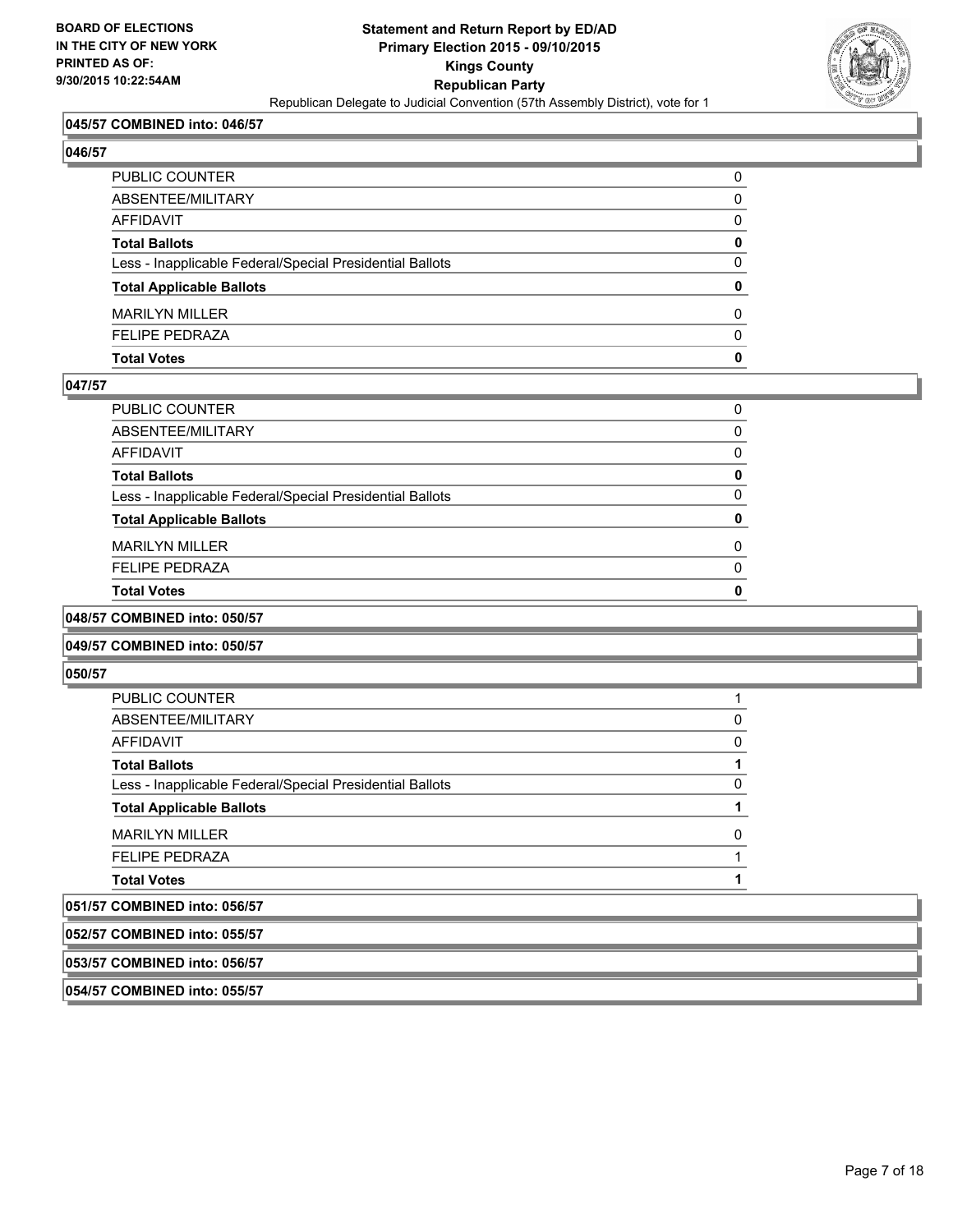

| PUBLIC COUNTER                                           |              |
|----------------------------------------------------------|--------------|
| ABSENTEE/MILITARY                                        | 2            |
| AFFIDAVIT                                                | 0            |
| Total Ballots                                            | 3            |
| Less - Inapplicable Federal/Special Presidential Ballots | 0            |
| <b>Total Applicable Ballots</b>                          | 3            |
| <b>MARILYN MILLER</b>                                    | $\mathbf{0}$ |
| <b>FELIPE PEDRAZA</b>                                    |              |
| <b>Total Votes</b>                                       |              |
| Unrecorded                                               | 2            |

#### **056/57**

| PUBLIC COUNTER                                           | 3 |
|----------------------------------------------------------|---|
| ABSENTEE/MILITARY                                        | 0 |
| AFFIDAVIT                                                | 0 |
| Total Ballots                                            | 3 |
| Less - Inapplicable Federal/Special Presidential Ballots | 0 |
| <b>Total Applicable Ballots</b>                          | 3 |
| <b>MARILYN MILLER</b>                                    | 2 |
| <b>FELIPE PEDRAZA</b>                                    |   |
| <b>Total Votes</b>                                       | 3 |
|                                                          |   |

#### **057/57**

| <b>PUBLIC COUNTER</b>                                    | 0 |
|----------------------------------------------------------|---|
| ABSENTEE/MILITARY                                        | 0 |
| <b>AFFIDAVIT</b>                                         | 0 |
| <b>Total Ballots</b>                                     | 0 |
| Less - Inapplicable Federal/Special Presidential Ballots | 0 |
| <b>Total Applicable Ballots</b>                          | 0 |
| <b>MARILYN MILLER</b>                                    | 0 |
| <b>FELIPE PEDRAZA</b>                                    | 0 |
| <b>Total Votes</b>                                       | 0 |

| <b>PUBLIC COUNTER</b>                                    | 0 |
|----------------------------------------------------------|---|
| ABSENTEE/MILITARY                                        | 0 |
| AFFIDAVIT                                                | 0 |
| <b>Total Ballots</b>                                     | 0 |
| Less - Inapplicable Federal/Special Presidential Ballots | 0 |
| <b>Total Applicable Ballots</b>                          | 0 |
| <b>MARILYN MILLER</b>                                    | 0 |
| <b>FELIPE PEDRAZA</b>                                    | 0 |
| <b>Total Votes</b>                                       | o |
|                                                          |   |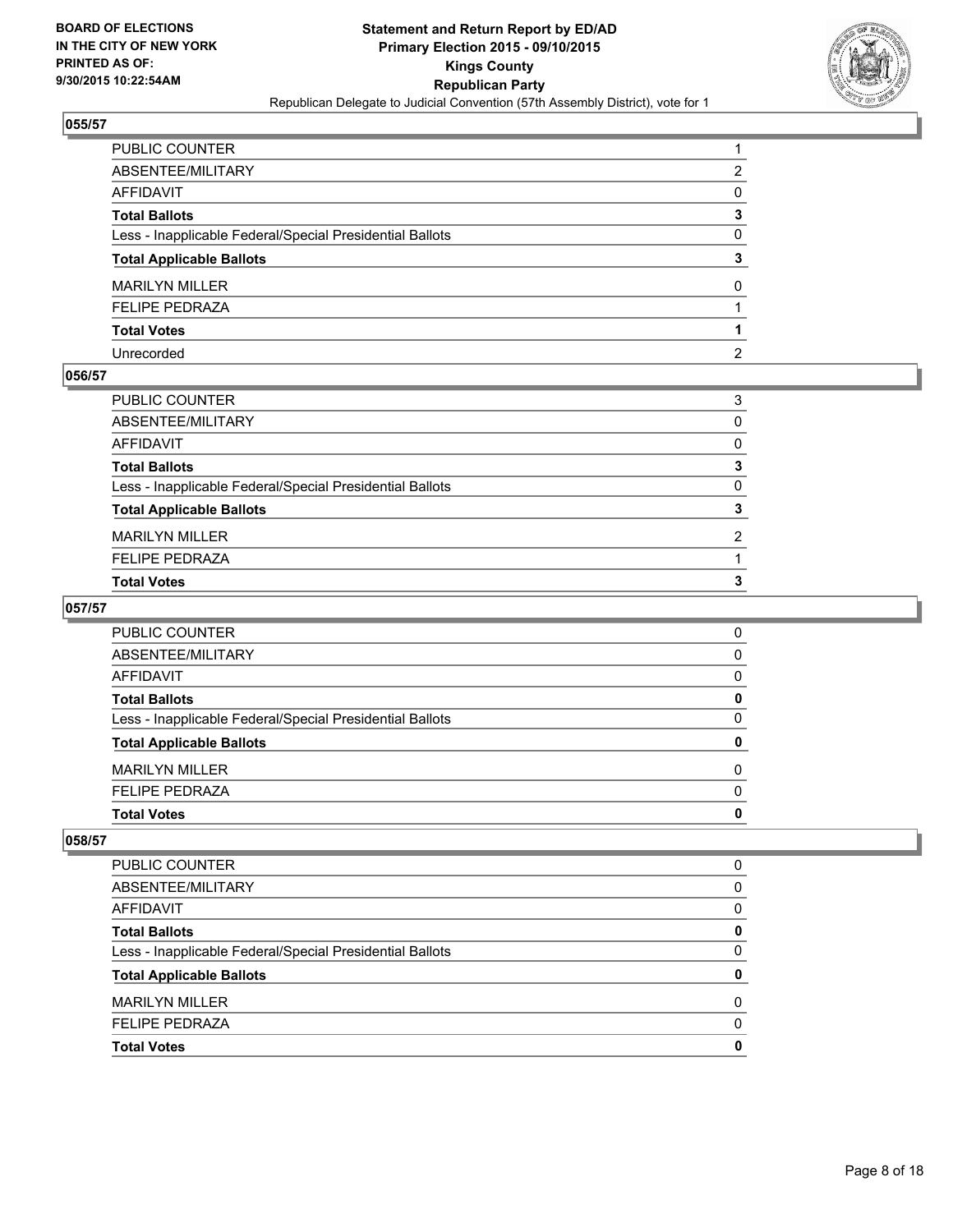

| PUBLIC COUNTER                                           | 0            |
|----------------------------------------------------------|--------------|
| ABSENTEE/MILITARY                                        | $\mathbf{0}$ |
| AFFIDAVIT                                                | $\mathbf{0}$ |
| Total Ballots                                            | 0            |
| Less - Inapplicable Federal/Special Presidential Ballots | $\mathbf{0}$ |
| <b>Total Applicable Ballots</b>                          | $\mathbf{0}$ |
| <b>MARILYN MILLER</b>                                    | 0            |
| <b>FELIPE PEDRAZA</b>                                    | $\Omega$     |
| Total Votes                                              | $\mathbf{0}$ |

#### **060/57**

| PUBLIC COUNTER                                           | $\overline{2}$ |
|----------------------------------------------------------|----------------|
| ABSENTEE/MILITARY                                        | $\Omega$       |
| AFFIDAVIT                                                | $\Omega$       |
| <b>Total Ballots</b>                                     | $\mathbf{2}$   |
| Less - Inapplicable Federal/Special Presidential Ballots | $\Omega$       |
| <b>Total Applicable Ballots</b>                          | $\mathbf{2}$   |
| <b>MARILYN MILLER</b>                                    | $\Omega$       |
| <b>FELIPE PEDRAZA</b>                                    | 2              |
| <b>Total Votes</b>                                       | 2              |
|                                                          |                |

#### **061/57**

| <b>Total Votes</b>                                       | 0        |
|----------------------------------------------------------|----------|
| <b>FELIPE PEDRAZA</b>                                    | $\Omega$ |
| <b>MARILYN MILLER</b>                                    | $\Omega$ |
| <b>Total Applicable Ballots</b>                          | 0        |
| Less - Inapplicable Federal/Special Presidential Ballots | $\Omega$ |
| <b>Total Ballots</b>                                     | 0        |
| AFFIDAVIT                                                | 0        |
| ABSENTEE/MILITARY                                        | 0        |
| PUBLIC COUNTER                                           | 0        |

#### **062/57 COMBINED into: 047/57**

| <b>Total Votes</b>                                       | 0            |
|----------------------------------------------------------|--------------|
| <b>FELIPE PEDRAZA</b>                                    | <sup>0</sup> |
| <b>MARILYN MILLER</b>                                    | 0            |
| <b>Total Applicable Ballots</b>                          | 0            |
| Less - Inapplicable Federal/Special Presidential Ballots | 0            |
| <b>Total Ballots</b>                                     | 0            |
| AFFIDAVIT                                                | 0            |
| ABSENTEE/MILITARY                                        | 0            |
| <b>PUBLIC COUNTER</b>                                    | 0            |
|                                                          |              |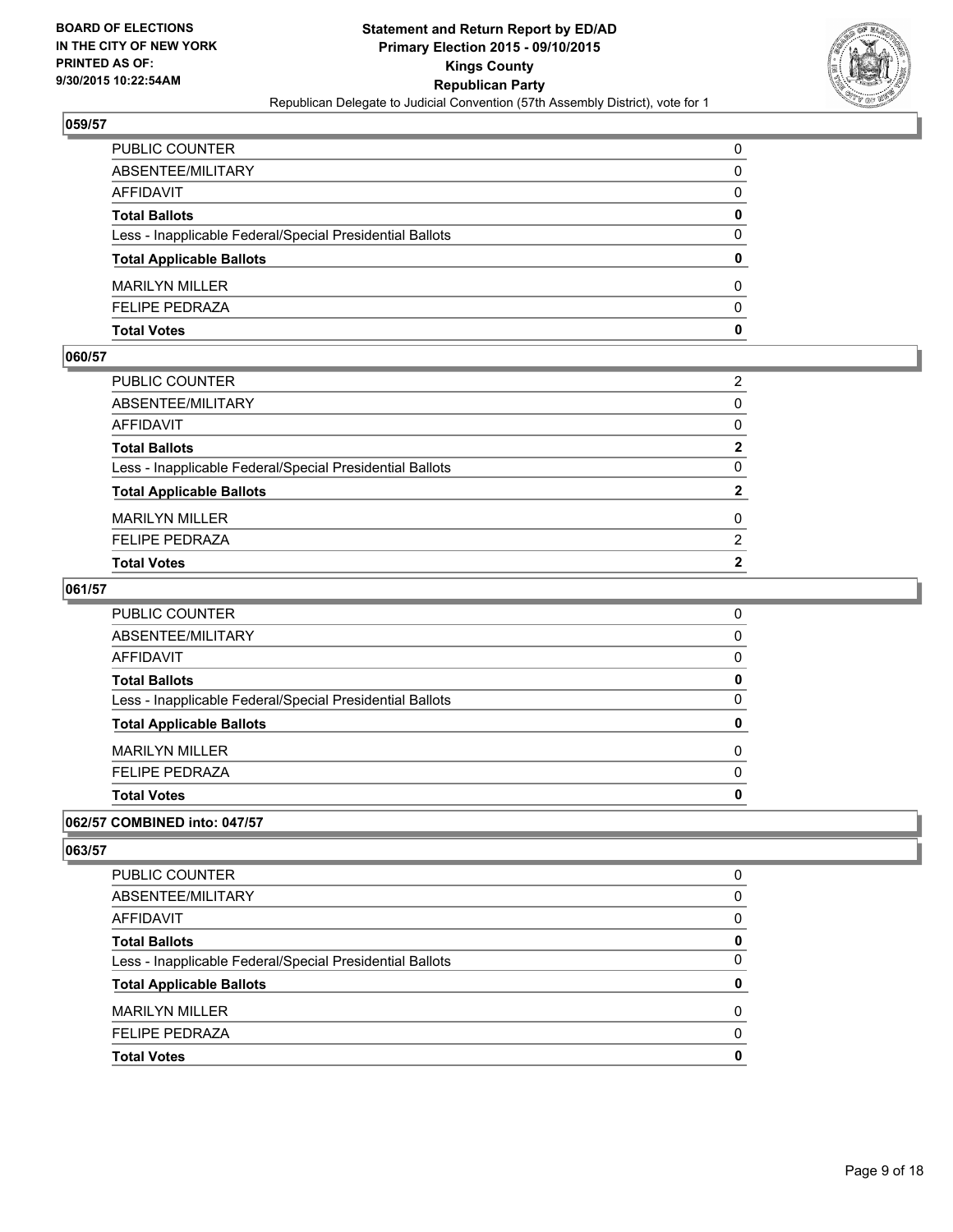

| PUBLIC COUNTER                                           | 0            |
|----------------------------------------------------------|--------------|
| ABSENTEE/MILITARY                                        | 0            |
| AFFIDAVIT                                                | $\mathbf{0}$ |
| Total Ballots                                            | 0            |
| Less - Inapplicable Federal/Special Presidential Ballots | $\mathbf{0}$ |
| <b>Total Applicable Ballots</b>                          | $\mathbf{0}$ |
| <b>MARILYN MILLER</b>                                    | 0            |
| FELIPE PEDRAZA                                           | $\Omega$     |
| Total Votes                                              | $\mathbf{0}$ |

#### **065/57**

| 0            |
|--------------|
| $\Omega$     |
|              |
| $\Omega$     |
|              |
| $\mathbf{0}$ |
| $\mathbf{0}$ |
| $\mathbf{0}$ |
|              |
|              |

#### **066/57**

| PUBLIC COUNTER                                           |   |
|----------------------------------------------------------|---|
| ABSENTEE/MILITARY                                        | 0 |
| AFFIDAVIT                                                | 0 |
| <b>Total Ballots</b>                                     |   |
| Less - Inapplicable Federal/Special Presidential Ballots | 0 |
| <b>Total Applicable Ballots</b>                          |   |
| <b>MARILYN MILLER</b>                                    |   |
| <b>FELIPE PEDRAZA</b>                                    | 0 |
| <b>Total Votes</b>                                       |   |
|                                                          |   |

| PUBLIC COUNTER                                           | 0 |
|----------------------------------------------------------|---|
| ABSENTEE/MILITARY                                        | 0 |
| AFFIDAVIT                                                | 0 |
| <b>Total Ballots</b>                                     | 0 |
| Less - Inapplicable Federal/Special Presidential Ballots | 0 |
| <b>Total Applicable Ballots</b>                          | n |
| <b>MARILYN MILLER</b>                                    | 0 |
| <b>FELIPE PEDRAZA</b>                                    | 0 |
| <b>Total Votes</b>                                       | O |
|                                                          |   |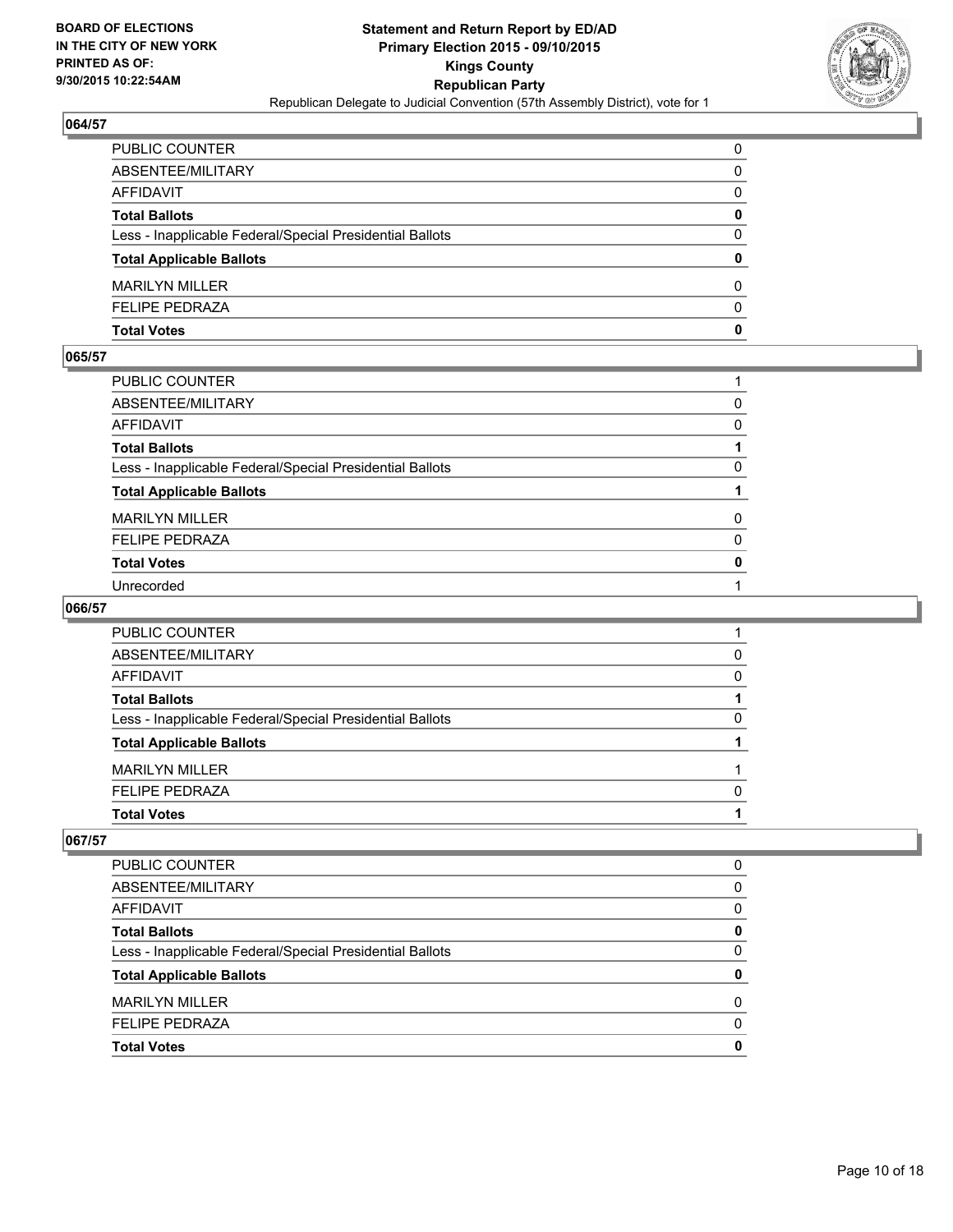

| PUBLIC COUNTER                                           | 0            |
|----------------------------------------------------------|--------------|
| ABSENTEE/MILITARY                                        | $\mathbf{0}$ |
| AFFIDAVIT                                                | 0            |
| Total Ballots                                            | 0            |
| Less - Inapplicable Federal/Special Presidential Ballots | $\mathbf{0}$ |
| <b>Total Applicable Ballots</b>                          | $\mathbf{0}$ |
| MARILYN MILLER                                           | 0            |
| <b>FELIPE PEDRAZA</b>                                    | $\Omega$     |
| Total Votes                                              | $\mathbf{0}$ |

#### **069/57**

| PUBLIC COUNTER                                           | 2              |
|----------------------------------------------------------|----------------|
| ABSENTEE/MILITARY                                        | $\Omega$       |
| AFFIDAVIT                                                | $\mathbf{0}$   |
| <b>Total Ballots</b>                                     | $\overline{2}$ |
| Less - Inapplicable Federal/Special Presidential Ballots | $\Omega$       |
| <b>Total Applicable Ballots</b>                          | $\mathbf{2}$   |
| <b>MARILYN MILLER</b>                                    | 0              |
| <b>FELIPE PEDRAZA</b>                                    | 2              |
| <b>Total Votes</b>                                       | $\overline{2}$ |
|                                                          |                |

#### **070/57**

| PUBLIC COUNTER                                           |              |
|----------------------------------------------------------|--------------|
| ABSENTEE/MILITARY                                        | 0            |
| AFFIDAVIT                                                | $\Omega$     |
| <b>Total Ballots</b>                                     |              |
| Less - Inapplicable Federal/Special Presidential Ballots | 0            |
| <b>Total Applicable Ballots</b>                          |              |
| MARILYN MILLER                                           | <sup>0</sup> |
| <b>FELIPE PEDRAZA</b>                                    |              |
| Total Votes                                              |              |
|                                                          |              |

| PUBLIC COUNTER                                           | 0        |
|----------------------------------------------------------|----------|
| ABSENTEE/MILITARY                                        | 0        |
| AFFIDAVIT                                                | 0        |
| <b>Total Ballots</b>                                     | 0        |
| Less - Inapplicable Federal/Special Presidential Ballots | 0        |
| <b>Total Applicable Ballots</b>                          | 0        |
| <b>MARILYN MILLER</b>                                    | 0        |
| <b>FELIPE PEDRAZA</b>                                    | $\Omega$ |
| <b>Total Votes</b>                                       | 0        |
|                                                          |          |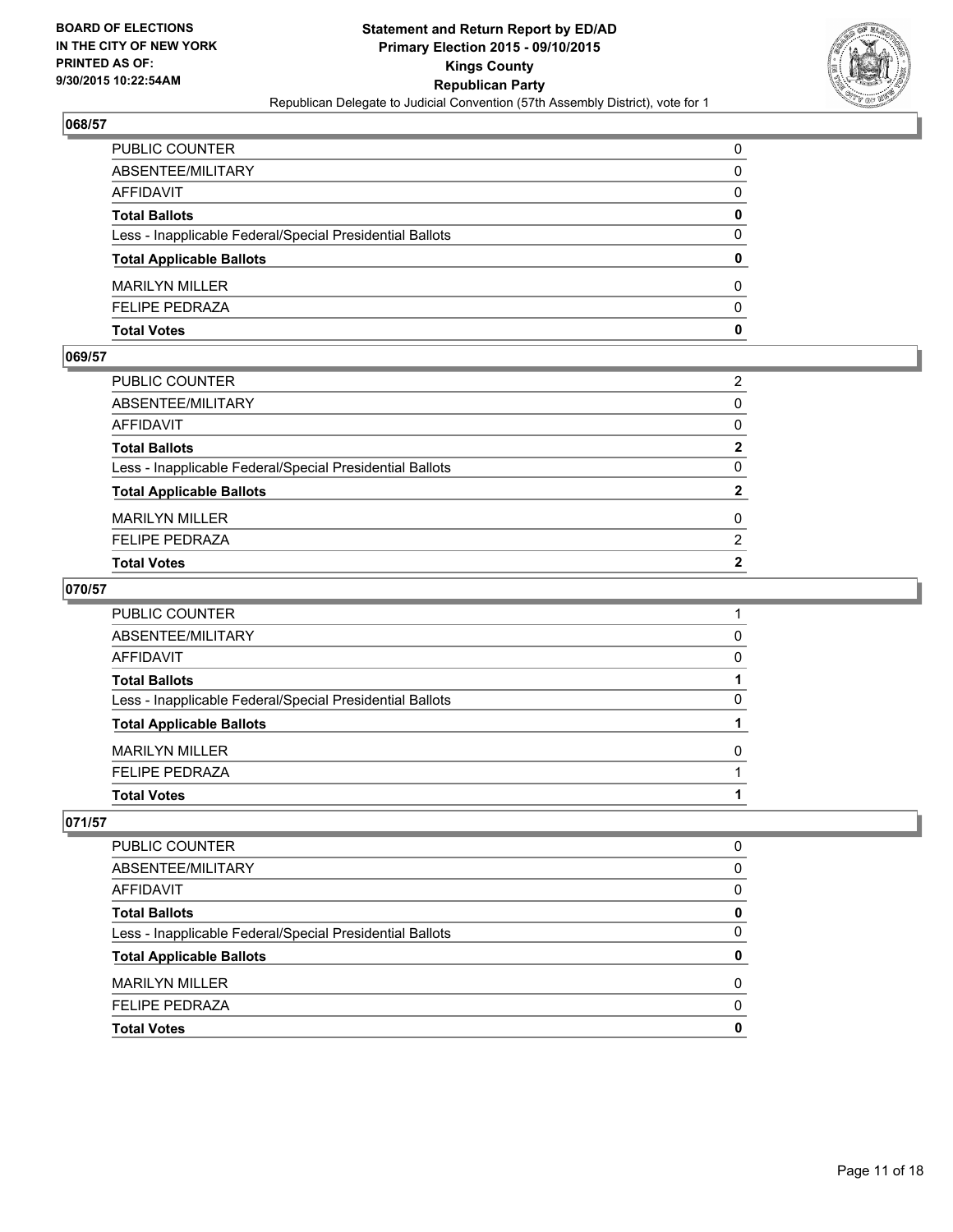

| PUBLIC COUNTER                                           | 0        |
|----------------------------------------------------------|----------|
| ABSENTEE/MILITARY                                        |          |
| AFFIDAVIT                                                | 0        |
| Total Ballots                                            |          |
| Less - Inapplicable Federal/Special Presidential Ballots | 0        |
| <b>Total Applicable Ballots</b>                          |          |
| <b>MARILYN MILLER</b>                                    |          |
| FELIPE PEDRAZA                                           | $\Omega$ |
| Total Votes                                              |          |

#### **073/57**

| PUBLIC COUNTER                                           | $\overline{2}$ |
|----------------------------------------------------------|----------------|
| ABSENTEE/MILITARY                                        |                |
| AFFIDAVIT                                                | 0              |
| <b>Total Ballots</b>                                     | 3              |
| Less - Inapplicable Federal/Special Presidential Ballots | 0              |
| <b>Total Applicable Ballots</b>                          | 3              |
| MARILYN MILLER                                           | $\mathbf{0}$   |
| <b>FELIPE PEDRAZA</b>                                    | 2              |
| <b>Total Votes</b>                                       | $\mathbf{2}$   |
| Unrecorded                                               |                |
|                                                          |                |

#### **074/57**

| <b>Total Votes</b>                                       | 0            |
|----------------------------------------------------------|--------------|
| <b>FELIPE PEDRAZA</b>                                    | 0            |
| <b>MARILYN MILLER</b>                                    | 0            |
| <b>Total Applicable Ballots</b>                          | $\mathbf{0}$ |
| Less - Inapplicable Federal/Special Presidential Ballots | 0            |
| <b>Total Ballots</b>                                     | 0            |
| <b>AFFIDAVIT</b>                                         | 0            |
| ABSENTEE/MILITARY                                        | 0            |
| PUBLIC COUNTER                                           | 0            |

| <b>PUBLIC COUNTER</b>                                    |   |
|----------------------------------------------------------|---|
| ABSENTEE/MILITARY                                        | 0 |
| AFFIDAVIT                                                | 0 |
| <b>Total Ballots</b>                                     |   |
| Less - Inapplicable Federal/Special Presidential Ballots | 0 |
| <b>Total Applicable Ballots</b>                          |   |
| <b>MARILYN MILLER</b>                                    | 0 |
| <b>FELIPE PEDRAZA</b>                                    |   |
| <b>Total Votes</b>                                       |   |
|                                                          |   |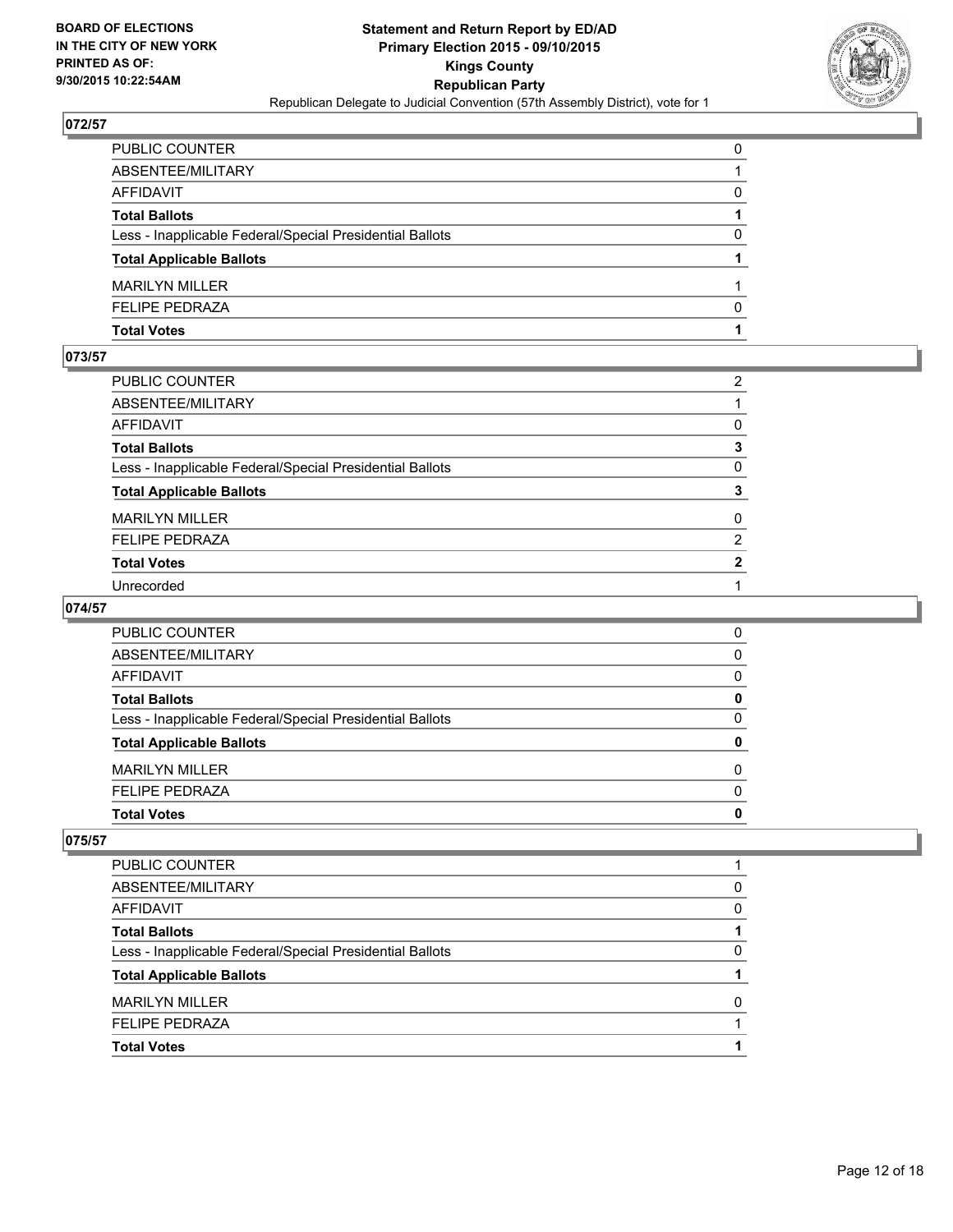

| PUBLIC COUNTER                                           | 4            |
|----------------------------------------------------------|--------------|
| ABSENTEE/MILITARY                                        | 0            |
| AFFIDAVIT                                                | $\mathbf{0}$ |
| Total Ballots                                            | 4            |
| Less - Inapplicable Federal/Special Presidential Ballots | 0            |
| <b>Total Applicable Ballots</b>                          | 4            |
| MARILYN MILLER                                           |              |
| <b>FELIPE PEDRAZA</b>                                    | 2            |
| FELYA PEDRULUIS VYTURY (WRITE-IN)                        |              |
| Total Votes                                              | 4            |

#### **077/57**

| PUBLIC COUNTER                                           | 2              |
|----------------------------------------------------------|----------------|
| ABSENTEE/MILITARY                                        | $\Omega$       |
| AFFIDAVIT                                                | $\Omega$       |
| <b>Total Ballots</b>                                     | $\mathbf{2}$   |
| Less - Inapplicable Federal/Special Presidential Ballots | 0              |
| <b>Total Applicable Ballots</b>                          | $\mathbf{2}$   |
| <b>MARILYN MILLER</b>                                    |                |
| <b>FELIPE PEDRAZA</b>                                    |                |
| Total Votes                                              | $\overline{2}$ |
|                                                          |                |

#### **078/57**

| PUBLIC COUNTER                                           | 0 |
|----------------------------------------------------------|---|
| ABSENTEE/MILITARY                                        | 0 |
| AFFIDAVIT                                                | 0 |
| <b>Total Ballots</b>                                     | 0 |
| Less - Inapplicable Federal/Special Presidential Ballots | 0 |
| <b>Total Applicable Ballots</b>                          | 0 |
| <b>MARILYN MILLER</b>                                    | 0 |
| <b>FELIPE PEDRAZA</b>                                    | 0 |
| <b>Total Votes</b>                                       | 0 |

| PUBLIC COUNTER                                           | 0 |
|----------------------------------------------------------|---|
| ABSENTEE/MILITARY                                        | 0 |
| AFFIDAVIT                                                | 0 |
| <b>Total Ballots</b>                                     | 0 |
| Less - Inapplicable Federal/Special Presidential Ballots | 0 |
| <b>Total Applicable Ballots</b>                          | 0 |
| <b>MARILYN MILLER</b>                                    | 0 |
| <b>FELIPE PEDRAZA</b>                                    | 0 |
| <b>Total Votes</b>                                       | 0 |
|                                                          |   |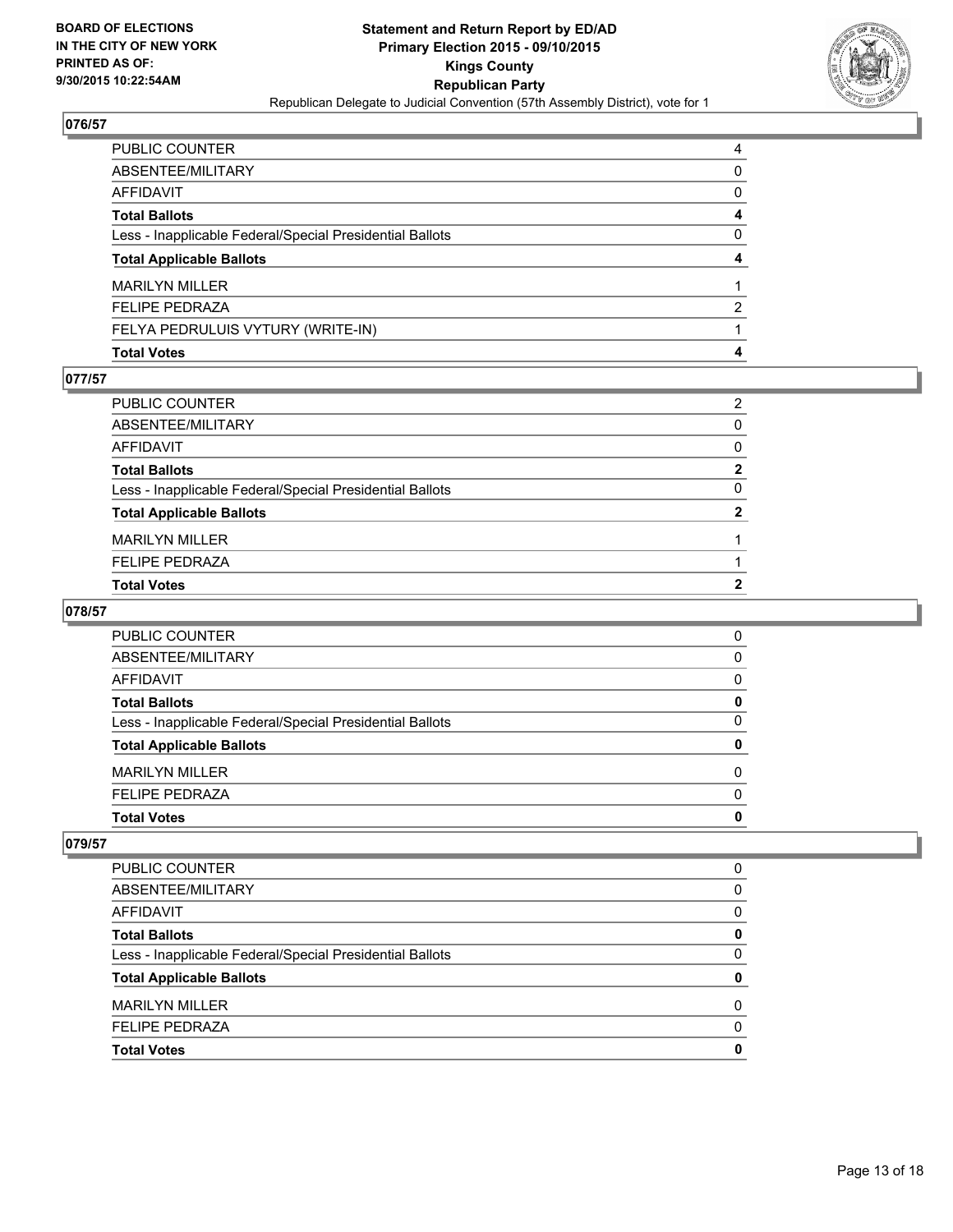

| PUBLIC COUNTER                                           | 0            |
|----------------------------------------------------------|--------------|
| ABSENTEE/MILITARY                                        | $\mathbf{0}$ |
| AFFIDAVIT                                                | 0            |
| Total Ballots                                            | 0            |
| Less - Inapplicable Federal/Special Presidential Ballots | $\Omega$     |
| <b>Total Applicable Ballots</b>                          | $\mathbf{0}$ |
| <b>MARILYN MILLER</b>                                    | 0            |
| FELIPE PEDRAZA                                           | $\Omega$     |
| Total Votes                                              | $\mathbf{0}$ |

#### **081/57**

| <b>Total Votes</b>                                       | $\mathbf{0}$ |
|----------------------------------------------------------|--------------|
|                                                          |              |
| <b>FELIPE PEDRAZA</b>                                    | 0            |
| <b>MARILYN MILLER</b>                                    | 0            |
| <b>Total Applicable Ballots</b>                          | 0            |
| Less - Inapplicable Federal/Special Presidential Ballots | 0            |
| <b>Total Ballots</b>                                     | 0            |
| <b>AFFIDAVIT</b>                                         | 0            |
| ABSENTEE/MILITARY                                        | 0            |
| PUBLIC COUNTER                                           | 0            |

#### **082/57 COMBINED into: 058/57**

#### **083/57**

| <b>PUBLIC COUNTER</b>                                    |              |
|----------------------------------------------------------|--------------|
| ABSENTEE/MILITARY                                        | 0            |
| AFFIDAVIT                                                | <sup>0</sup> |
| <b>Total Ballots</b>                                     |              |
| Less - Inapplicable Federal/Special Presidential Ballots | 0            |
| <b>Total Applicable Ballots</b>                          |              |
| <b>MARILYN MILLER</b>                                    | O            |
| <b>FELIPE PEDRAZA</b>                                    |              |
| <b>Total Votes</b>                                       |              |

| <b>PUBLIC COUNTER</b>                                    | 0 |
|----------------------------------------------------------|---|
| ABSENTEE/MILITARY                                        | 0 |
| <b>AFFIDAVIT</b>                                         | 0 |
| <b>Total Ballots</b>                                     | 0 |
| Less - Inapplicable Federal/Special Presidential Ballots | 0 |
| <b>Total Applicable Ballots</b>                          | 0 |
| MARII YN MILLER                                          | 0 |
| <b>FELIPE PEDRAZA</b>                                    | 0 |
| <b>Total Votes</b>                                       | 0 |
|                                                          |   |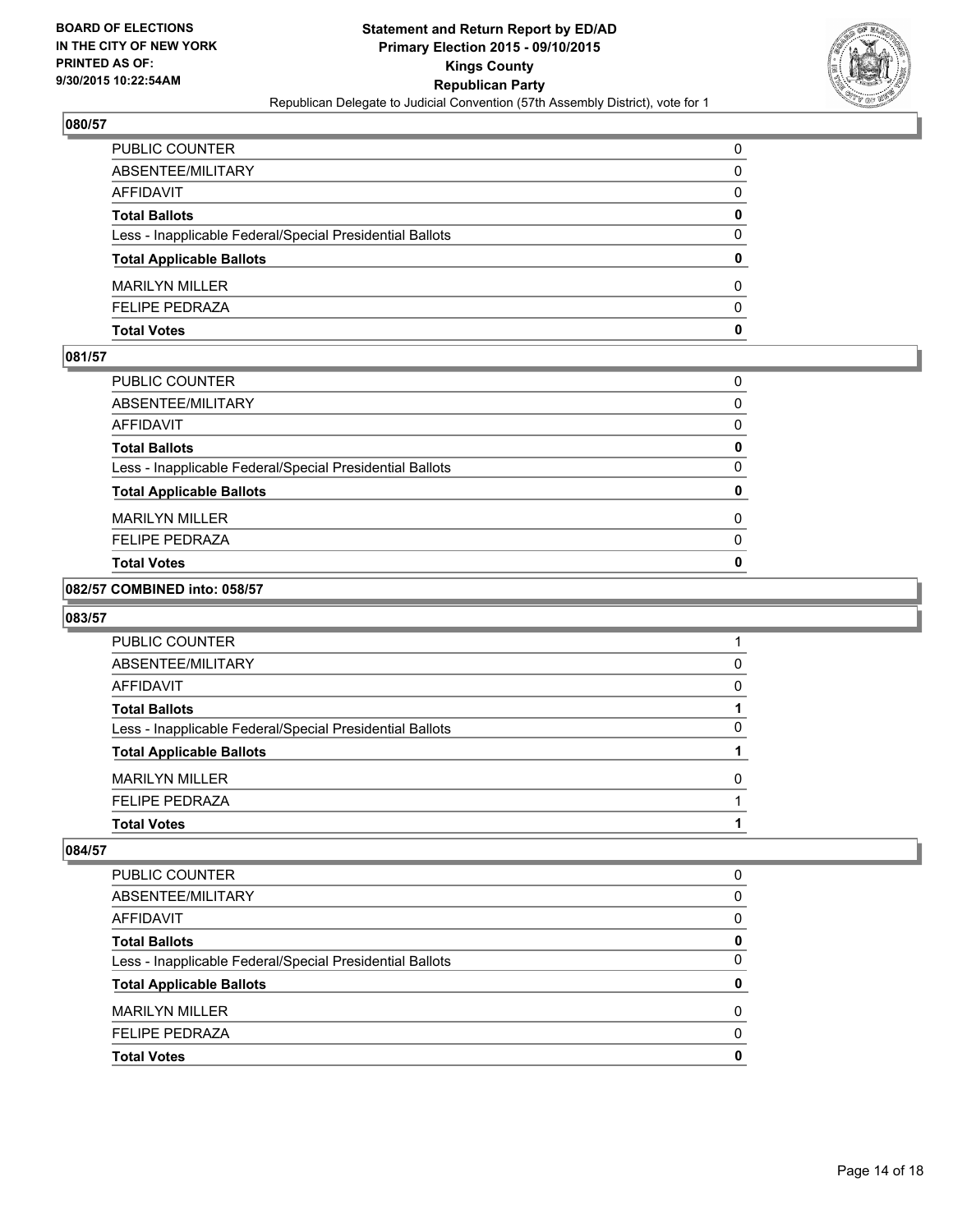

| PUBLIC COUNTER                                           |              |
|----------------------------------------------------------|--------------|
| ABSENTEE/MILITARY                                        | 0            |
| AFFIDAVIT                                                | 0            |
| Total Ballots                                            |              |
| Less - Inapplicable Federal/Special Presidential Ballots | 0            |
| <b>Total Applicable Ballots</b>                          |              |
| <b>MARILYN MILLER</b>                                    | 0            |
| <b>FELIPE PEDRAZA</b>                                    | $\mathbf{0}$ |
| <b>Total Votes</b>                                       | $\mathbf{0}$ |
| Unrecorded                                               |              |

#### **086/57**

| PUBLIC COUNTER                                           | 0            |
|----------------------------------------------------------|--------------|
| ABSENTEE/MILITARY                                        | 0            |
| AFFIDAVIT                                                | 0            |
| Total Ballots                                            | 0            |
| Less - Inapplicable Federal/Special Presidential Ballots | $\mathbf{0}$ |
| <b>Total Applicable Ballots</b>                          | 0            |
| <b>MARILYN MILLER</b>                                    | 0            |
| <b>FELIPE PEDRAZA</b>                                    | $\Omega$     |
| Total Votes                                              | 0            |
|                                                          |              |

#### **087/57**

| <b>Total Votes</b>                                       | 2           |
|----------------------------------------------------------|-------------|
| <b>FELIPE PEDRAZA</b>                                    | 0           |
| <b>MARILYN MILLER</b>                                    | 2           |
| <b>Total Applicable Ballots</b>                          | 2           |
| Less - Inapplicable Federal/Special Presidential Ballots | 0           |
| <b>Total Ballots</b>                                     | $\mathbf 2$ |
| <b>AFFIDAVIT</b>                                         | 0           |
| ABSENTEE/MILITARY                                        |             |
| PUBLIC COUNTER                                           |             |

| <b>PUBLIC COUNTER</b>                                    | 3 |
|----------------------------------------------------------|---|
| ABSENTEE/MILITARY                                        | 0 |
| AFFIDAVIT                                                | 0 |
| <b>Total Ballots</b>                                     | 3 |
| Less - Inapplicable Federal/Special Presidential Ballots | 0 |
| <b>Total Applicable Ballots</b>                          | 3 |
| <b>MARILYN MILLER</b>                                    | 0 |
| <b>FELIPE PEDRAZA</b>                                    | 3 |
| <b>Total Votes</b>                                       |   |
|                                                          |   |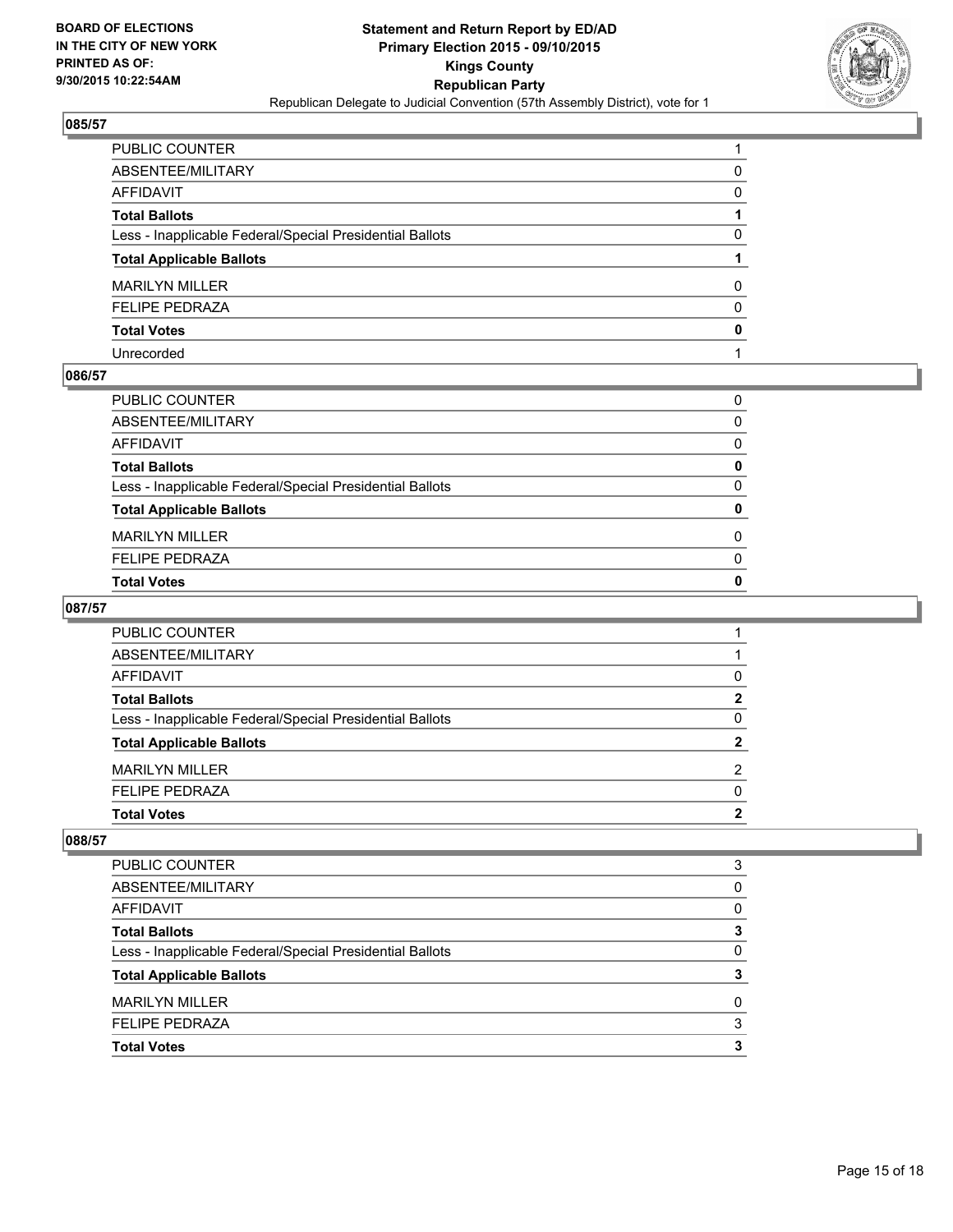

| PUBLIC COUNTER                                           |              |
|----------------------------------------------------------|--------------|
| ABSENTEE/MILITARY                                        | 0            |
| AFFIDAVIT                                                | $\mathbf{0}$ |
| Total Ballots                                            |              |
| Less - Inapplicable Federal/Special Presidential Ballots | 0            |
| <b>Total Applicable Ballots</b>                          |              |
| <b>MARILYN MILLER</b>                                    | 0            |
| FELIPE PEDRAZA                                           |              |
| Total Votes                                              |              |

#### **090/57**

| PUBLIC COUNTER                                           | 0            |
|----------------------------------------------------------|--------------|
| ABSENTEE/MILITARY                                        | $\Omega$     |
| AFFIDAVIT                                                | $\mathbf{0}$ |
| <b>Total Ballots</b>                                     | 0            |
| Less - Inapplicable Federal/Special Presidential Ballots | $\Omega$     |
| <b>Total Applicable Ballots</b>                          | 0            |
|                                                          |              |
| <b>MARILYN MILLER</b>                                    | $\Omega$     |
| <b>FELIPE PEDRAZA</b>                                    | $\mathbf{0}$ |
| <b>Total Votes</b>                                       | $\mathbf{0}$ |

#### **091/57**

| PUBLIC COUNTER                                           | 0            |
|----------------------------------------------------------|--------------|
| ABSENTEE/MILITARY                                        | $\mathbf{0}$ |
| AFFIDAVIT                                                | $\Omega$     |
| <b>Total Ballots</b>                                     | 0            |
| Less - Inapplicable Federal/Special Presidential Ballots | 0            |
| <b>Total Applicable Ballots</b>                          | $\mathbf{0}$ |
| <b>MARILYN MILLER</b>                                    | $\Omega$     |
| <b>FELIPE PEDRAZA</b>                                    | $\Omega$     |
| Total Votes                                              | 0            |
|                                                          |              |

| PUBLIC COUNTER                                           | O            |
|----------------------------------------------------------|--------------|
| ABSENTEE/MILITARY                                        | <sup>0</sup> |
| AFFIDAVIT                                                | <sup>0</sup> |
| <b>Total Ballots</b>                                     | o            |
| Less - Inapplicable Federal/Special Presidential Ballots | <sup>0</sup> |
| <b>Total Applicable Ballots</b>                          |              |
| <b>MARILYN MILLER</b>                                    | O            |
| <b>FELIPE PEDRAZA</b>                                    | n            |
| <b>Total Votes</b>                                       |              |
|                                                          |              |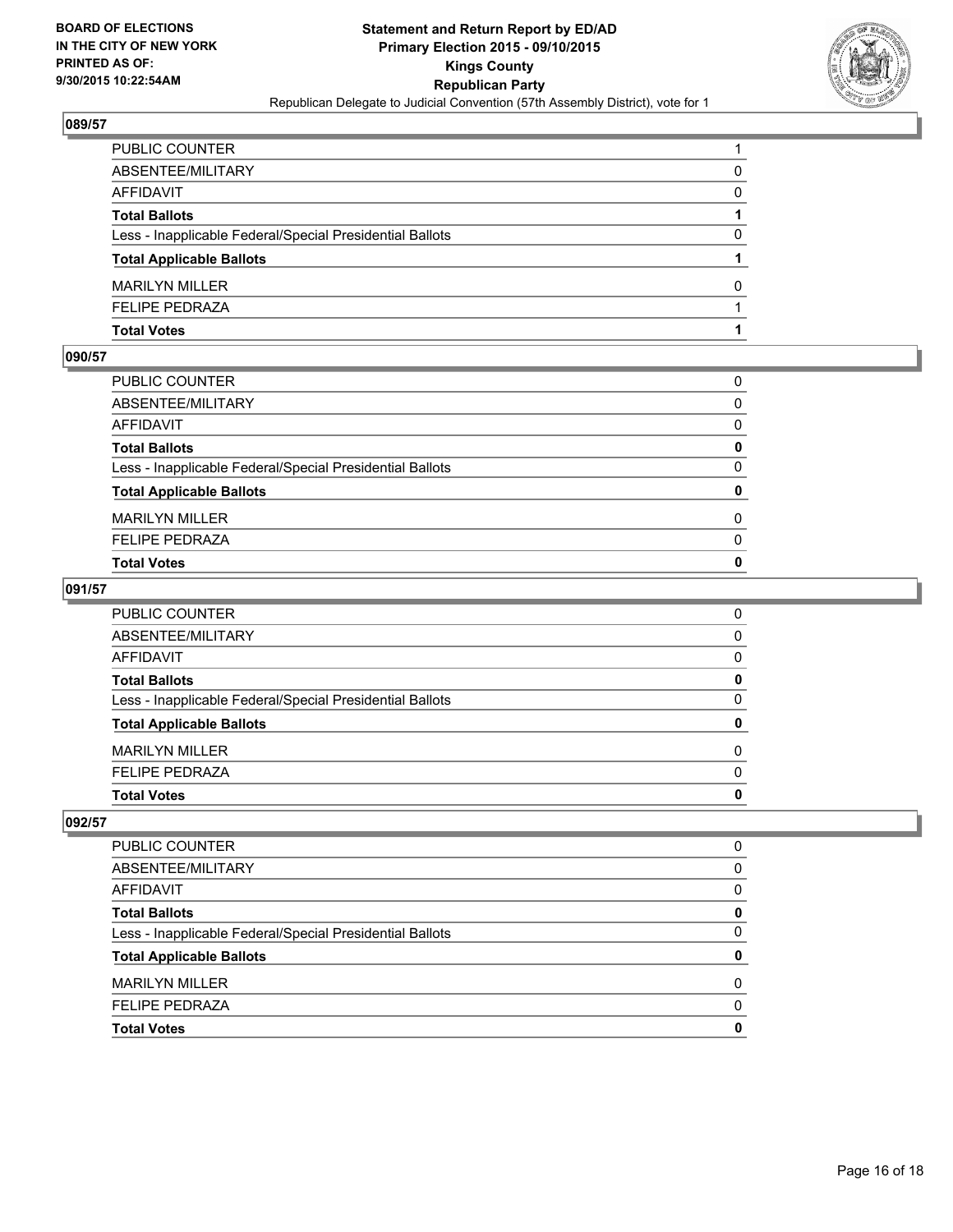

| PUBLIC COUNTER                                           | 0            |
|----------------------------------------------------------|--------------|
| ABSENTEE/MILITARY                                        | 0            |
| AFFIDAVIT                                                | $\mathbf{0}$ |
| Total Ballots                                            | 0            |
| Less - Inapplicable Federal/Special Presidential Ballots | $\mathbf{0}$ |
| <b>Total Applicable Ballots</b>                          | $\mathbf{0}$ |
| <b>MARILYN MILLER</b>                                    | 0            |
| <b>FELIPE PEDRAZA</b>                                    | $\Omega$     |
| Total Votes                                              | $\mathbf{0}$ |

#### **094/57**

| PUBLIC COUNTER                                           |          |
|----------------------------------------------------------|----------|
| ABSENTEE/MILITARY                                        | $\Omega$ |
| AFFIDAVIT                                                | 0        |
| <b>Total Ballots</b>                                     |          |
| Less - Inapplicable Federal/Special Presidential Ballots | 0        |
| <b>Total Applicable Ballots</b>                          |          |
| <b>MARILYN MILLER</b>                                    |          |
| <b>FELIPE PEDRAZA</b>                                    | 0        |
| <b>Total Votes</b>                                       |          |
|                                                          |          |

#### **095/57**

| PUBLIC COUNTER                                           |   |
|----------------------------------------------------------|---|
| ABSENTEE/MILITARY                                        | 0 |
| AFFIDAVIT                                                | 0 |
| Total Ballots                                            |   |
| Less - Inapplicable Federal/Special Presidential Ballots | 0 |
| <b>Total Applicable Ballots</b>                          |   |
| MARILYN MILLER                                           | 0 |
| <b>FELIPE PEDRAZA</b>                                    |   |
| <b>Total Votes</b>                                       |   |
|                                                          |   |

#### **096/57 COMBINED into: 002/57**

| <b>Total Votes</b>                                       | 0        |
|----------------------------------------------------------|----------|
| <b>FELIPE PEDRAZA</b>                                    | $\Omega$ |
| <b>MARILYN MILLER</b>                                    | 0        |
| <b>Total Applicable Ballots</b>                          | 0        |
| Less - Inapplicable Federal/Special Presidential Ballots | 0        |
| <b>Total Ballots</b>                                     | 0        |
| AFFIDAVIT                                                | 0        |
| ABSENTEE/MILITARY                                        | 0        |
| <b>PUBLIC COUNTER</b>                                    | 0        |